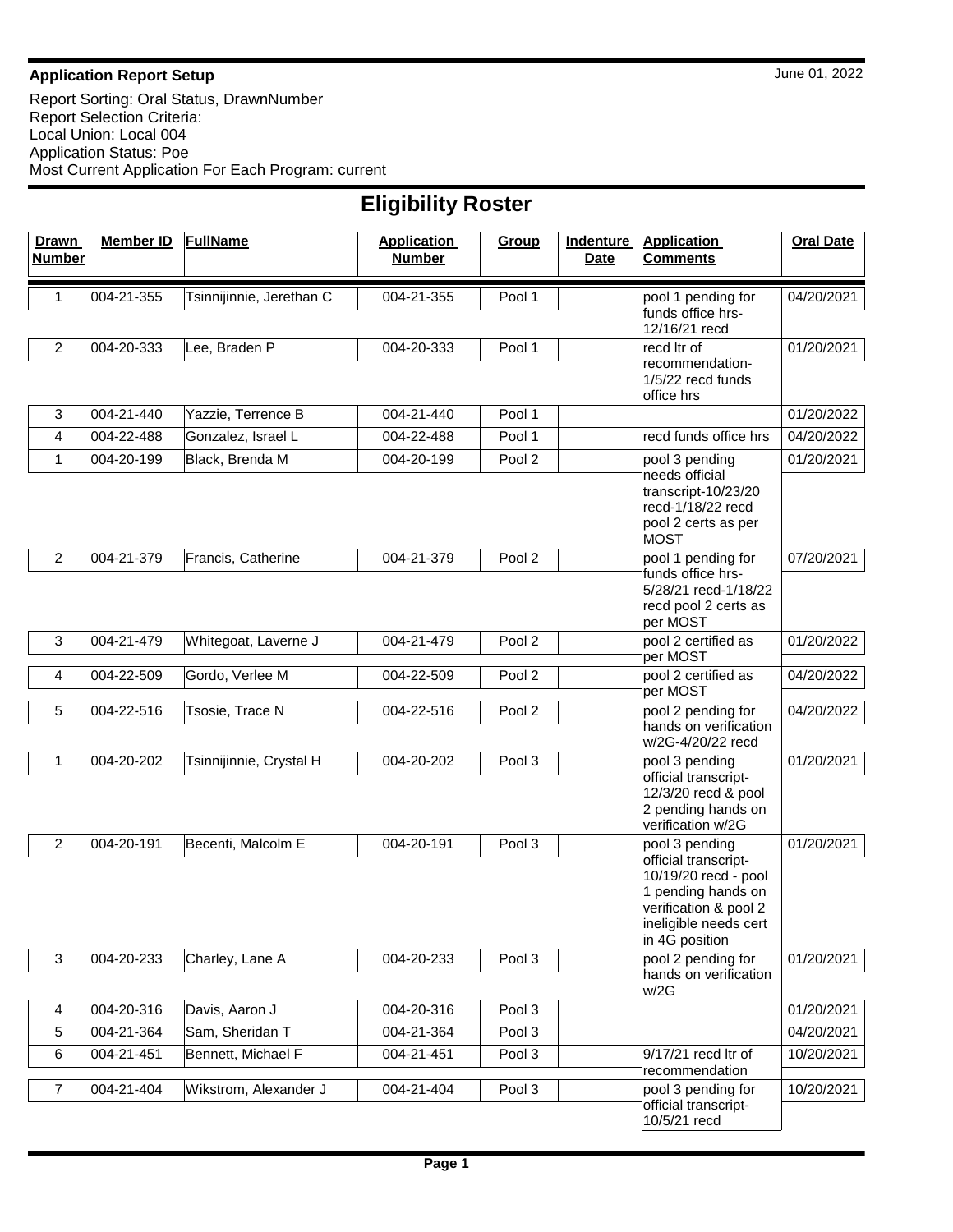## **Eligibility Roster**

| <b>Drawn</b><br><b>Number</b> | <b>Member ID</b> | <b>FullName</b>        | <b>Application</b><br><b>Number</b> | Group  | <b>Indenture</b><br><b>Date</b> | <b>Application</b><br><b>Comments</b>                                                    | <b>Oral Date</b> |
|-------------------------------|------------------|------------------------|-------------------------------------|--------|---------------------------------|------------------------------------------------------------------------------------------|------------------|
| 8                             | 004-21-476       | Allison, Caleb T       | 004-21-476                          | Pool 3 |                                 |                                                                                          | 01/20/2022       |
| 9                             | 004-21-474       | Curley, Kortney R      | 004-21-474                          | Pool 3 |                                 |                                                                                          | 01/20/2022       |
| 1                             | 004-20-157       | Kinlecheeny, Cordero J | 004-20-157                          | Pool 4 |                                 | pool 3 pending<br>official transcript                                                    | 07/20/2020       |
| $\overline{2}$                | 004-20-153       | James, Marshall A      | 004-20-153                          | Pool 4 |                                 |                                                                                          | 07/20/2020       |
| $\sqrt{3}$                    | 004-20-139       | Bishop, Jacob L        | 004-20-139                          | Pool 4 |                                 |                                                                                          | 07/20/2020       |
| 4                             | 004-20-155       | John, Damon P          | 004-20-155                          | Pool 4 |                                 |                                                                                          | 07/20/2020       |
| 5                             | 004-20-161       | Begay, Winona V        | 004-20-161                          | Pool 4 |                                 |                                                                                          | 07/20/2020       |
| 6                             | 004-20-183       | Tallman, Purcel L      | 004-20-183                          | Pool 4 |                                 |                                                                                          | 10/20/2020       |
| $\overline{7}$                | 004-20-179       | Moscato, Brandon C     | 004-20-179                          | Pool 4 |                                 |                                                                                          | 10/20/2020       |
| 8                             | 004-20-170       | Fishell, Robert M      | 004-20-170                          | Pool 4 |                                 |                                                                                          | 10/20/2020       |
| 9                             | 004-20-172       | Bedonie, Kevin         | 004-20-172                          | Pool 4 |                                 | sent h2h note                                                                            | 10/20/2020       |
| 10                            | 004-20-182       | Wilson, Iverson        | 004-20-182                          | Pool 4 |                                 |                                                                                          | 10/20/2020       |
| 11                            | 004-20-178       | Curley, Bervongela     | 004-20-178                          | Pool 4 |                                 |                                                                                          | 10/20/2020       |
| 12                            | 004-20-223       | Bylilly, Gabriel       | 004-20-223                          | Pool 4 |                                 |                                                                                          | 01/20/2021       |
| 13                            | 004-20-304       | Nakai, Christopher J   | 004-20-304                          | Pool 4 |                                 |                                                                                          | 01/20/2021       |
| 14                            | 004-20-301       | Cling, Neswood J       | 004-20-301                          | Pool 4 |                                 |                                                                                          | 01/20/2021       |
| 15                            | 004-20-323       | Bahe, Shaun D          | 004-20-323                          | Pool 4 |                                 |                                                                                          | 01/20/2021       |
| 16                            | 004-20-209       | Neztsosie, Kenan C     | 004-20-209                          | Pool 4 |                                 |                                                                                          | 01/20/2021       |
| 17                            | 004-20-185       | Charley, Garrett L     | 004-20-185                          | Pool 4 |                                 |                                                                                          | 01/20/2021       |
| 18                            | 004-20-321       | Dougi, Shane J         | 004-20-321                          | Pool 4 |                                 |                                                                                          | 01/20/2021       |
| 19                            | 004-20-303       | Jones, Eric            | 004-20-303                          | Pool 4 |                                 |                                                                                          | 01/20/2021       |
| 20                            | 004-20-324       | Slim, Carl J           | 004-20-324                          | Pool 4 |                                 |                                                                                          | 01/20/2021       |
| 21                            | 004-20-325       | Yellowhair, Monthia    | 004-20-325                          | Pool 4 |                                 |                                                                                          | 01/20/2021       |
| 22                            | 004-20-228       | Goldtooth, Byllie J    | 004-20-228                          | Pool 4 |                                 |                                                                                          | 01/20/2021       |
| 23                            | 004-20-200       | Benally, Amber T       | 004-20-200                          | Pool 4 |                                 |                                                                                          | 01/20/2021       |
| 24                            | 004-20-224       | Bylilly, Rydell        | 004-20-224                          | Pool 4 |                                 |                                                                                          | 01/20/2021       |
| 25                            | 004-20-222       | White, Abigail         | 004-20-222                          | Pool 4 |                                 | pool 3 pending for<br>official transcript                                                | 01/20/2021       |
| 26                            | 004-20-214       | Thompson, Kenny        | 004-20-214                          | Pool 4 |                                 |                                                                                          | 01/20/2021       |
| 27                            | 004-20-193       | Begay, Keri A          | 004-20-193                          | Pool 4 |                                 |                                                                                          | 01/20/2021       |
| 28                            | 004-20-320       | Duran, Alonzo L        | 004-20-320                          | Pool 4 |                                 |                                                                                          | 01/20/2021       |
| 29                            | 004-20-204       | Begay, Dauphine D      | 004-20-204                          | Pool 4 |                                 |                                                                                          | 01/20/2021       |
| 30                            | 004-21-328       | Fowler Jr, Clifford    | 004-21-328                          | Pool 4 |                                 | pool 1 pending<br>official company ltr                                                   | 04/20/2021       |
| 31                            | 004-21-367       | Mailboy, Chelaine T    | 004-21-367                          | Pool 4 |                                 |                                                                                          | 04/20/2021       |
| 32                            | 004-21-363       | Freddy, Jameson        | 004-21-363                          | Pool 4 |                                 | pool 3 pending for<br>official transcript                                                | 04/20/2021       |
| 33                            | 004-21-358       | Dougi, Lionel T        | 004-21-358                          | Pool 4 |                                 |                                                                                          | 04/20/2021       |
| 34                            | 004-21-340       | Brown, Jennifer L      | 004-21-340                          | Pool 4 |                                 |                                                                                          | 04/20/2021       |
| 35                            | 004-21-356       | Perry, Jacoby          | 004-21-356                          | Pool 4 |                                 |                                                                                          | 04/20/2021       |
| 36                            | 004-21-366       | Crank, Jeffrey L       | 004-21-366                          | Pool 4 |                                 |                                                                                          | 04/20/2021       |
| 37                            | 004-21-339       | Butler, Calvin C       | 004-21-339                          | Pool 4 |                                 | pool 2 pend hands<br>on verification w/2G<br>& pool 1 pend official<br>funds office hrs- | 04/20/2021       |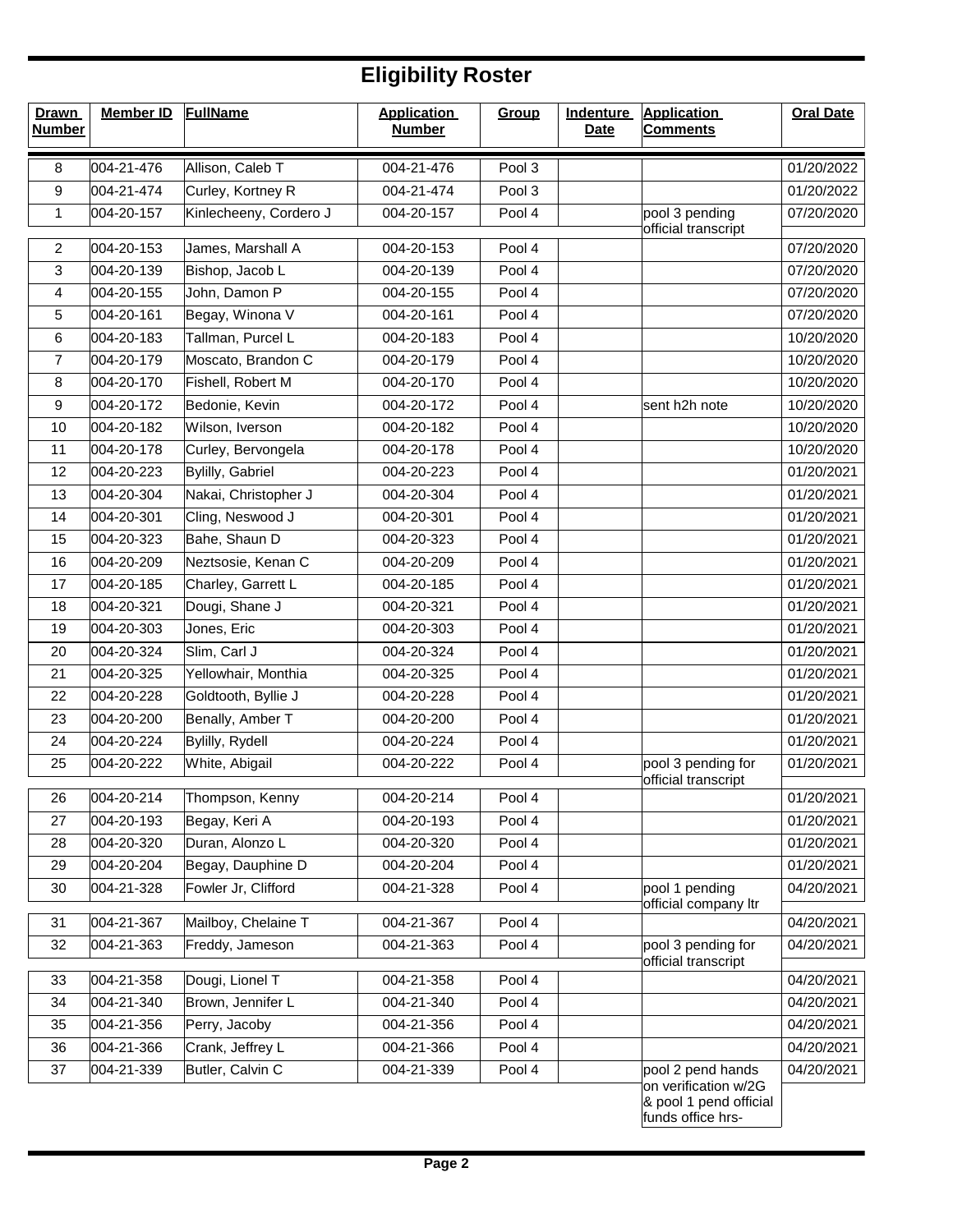## **Eligibility Roster**

| <b>Drawn</b><br><b>Number</b> | <b>Member ID</b> | <b>FullName</b>         | <b>Application</b><br><b>Number</b> | Group  | <b>Indenture</b><br><b>Date</b> | <b>Application</b><br><b>Comments</b>       | <b>Oral Date</b> |
|-------------------------------|------------------|-------------------------|-------------------------------------|--------|---------------------------------|---------------------------------------------|------------------|
| 38                            | 004-21-351       | Tsinnijinnie, Antonio M | 004-21-351                          | Pool 4 |                                 | pool 1 pend official<br>funds office hours  | 04/20/2021       |
| 39                            | 004-21-377       | Christie, Joshua        | 004-21-377                          | Pool 4 |                                 |                                             | 07/20/2021       |
| 40                            | 004-21-387       | Little, Ambrose L       | 004-21-387                          | Pool 4 |                                 |                                             | 07/20/2021       |
| 41                            | 004-21-385       | Freeman, Dominic        | 004-21-385                          | Pool 4 |                                 |                                             | 07/20/2021       |
| 42                            | 004-21-373       | Begay, Brandon          | 004-21-373                          | Pool 4 |                                 |                                             | 07/20/2021       |
| 43                            | 004-21-395       | Henry, Alshunvin U      | 004-21-395                          | Pool 4 |                                 |                                             | 07/20/2021       |
| 44                            | 004-21-372       | Chee-White Jr, Orlando  | 004-21-372                          | Pool 4 |                                 |                                             | 07/20/2021       |
| 45                            | 004-21-380       | Francis, Harrick        | 004-21-380                          | Pool 4 |                                 | pool 1 pending for<br>funds office hrs      | 07/20/2021       |
| 46                            | 004-21-365       | Maryboy, Randy E        | 004-21-365                          | Pool 4 |                                 | pool 1 pending for<br>hands on verification | 07/20/2021       |
| 47                            | 004-21-362       | Warren, Georgiana       | 004-21-362                          | Pool 4 |                                 |                                             | 07/20/2021       |
| 48                            | 004-21-396       | Black, Harold H         | 004-21-396                          | Pool 4 |                                 |                                             | 07/20/2021       |
| 49                            | 004-21-398       | Smallcanyon, Elouise    | 004-21-398                          | Pool 4 |                                 |                                             | 07/20/2021       |
| 50                            | 004-21-415       | Haskan, Dylan E         | 004-21-415                          | Pool 4 |                                 | pool 1 hands on<br>verification             | 10/20/2021       |
| 51                            | 004-21-414       | Shaheen, Linden B       | 004-21-414                          | Pool 4 |                                 |                                             | 10/20/2021       |
| 52                            | 004-21-435       | Ickes, Rebecca          | 004-21-435                          | Pool 4 |                                 | sent h2h note                               | 10/20/2021       |
| 53                            | 004-21-403       | James, Sheila A         | 004-21-403                          | Pool 4 |                                 |                                             | 10/20/2021       |
| 54                            | 004-21-418       | Bekay, Tyler N          | 004-21-418                          | Pool 4 |                                 |                                             | 10/20/2021       |
| 55                            | 004-21-438       | Laughter, Sevier        | 004-21-438                          | Pool 4 |                                 |                                             | 10/20/2021       |
| 56                            | 004-21-436       | Bedonie, Briana R       | 004-21-436                          | Pool 4 |                                 |                                             | 10/20/2021       |
| 57                            | 004-21-437       | Denetso, Fernando E     | 004-21-437                          | Pool 4 |                                 |                                             | 10/20/2021       |
| 58                            | 004-21-417       | Bennett, Michael        | 004-21-417                          | Pool 4 |                                 |                                             | 10/20/2021       |
| 59                            | 004-21-412       | Welch, Holston L        | 004-21-412                          | Pool 4 |                                 |                                             | 10/20/2021       |
| 60                            | 004-21-424       | Chee, Eric E            | 004-21-424                          | Pool 4 |                                 |                                             | 10/20/2021       |
| 61                            | 004-21-429       | Fowler, Valena S        | 004-21-429                          | Pool 4 |                                 |                                             | 10/20/2021       |
| 62                            | 004-21-460       | Beagley, Kyle L         | 004-21-460                          | Pool 4 |                                 |                                             | 01/20/2022       |
| 63                            | 004-21-463       | McKendree, Adam L       | 004-21-463                          | Pool 4 |                                 | pool 2 ineligible-<br>needs 4G cert         | 01/20/2022       |
| 64                            | 004-21-489       | Hadley, Seth C          | 004-21-489                          | Pool 4 |                                 |                                             | 01/20/2022       |
| 65                            | 004-21-464       | Rath, Shasta D          | 004-21-464                          | Pool 4 |                                 |                                             | 01/20/2022       |
| 66                            | 004-21-477       | Hubbard, John C         | 004-21-477                          | Pool 4 |                                 |                                             | 01/20/2022       |
| 67                            | 004-21-454       | Shootinglady, Kaylen F  | 004-21-454                          | Pool 4 |                                 |                                             | 01/20/2022       |
| 68                            | 004-21-502       | Meyer, Brody D          | 004-21-502                          | Pool 4 |                                 |                                             | 01/20/2022       |
| 69                            | 004-21-465       | Begaye, Tricia R        | 004-21-465                          | Pool 4 |                                 |                                             | 01/20/2021       |
| 70                            | 004-21-450       | Robinson, Lenny         | 004-21-450                          | Pool 4 |                                 |                                             | 01/20/2022       |
| 71                            | 004-21-481       | Smith, Dawn D           | 004-21-481                          | Pool 4 |                                 |                                             | 01/20/2022       |
| 72                            | 004-21-455       | Fisher, Josh            | 004-21-455                          | Pool 4 |                                 |                                             | 01/20/2022       |
| 73                            | 004-21-470       | McCabe, Courtney R      | 004-21-470                          | Pool 4 |                                 |                                             | 01/20/2022       |
| 74                            | 004-21-462       | Chee Jr, Harry          | 004-21-462                          | Pool 4 |                                 |                                             | 01/20/2022       |
| 75                            | 004-21-456       | Curley, Layfin K        | 004-21-456                          | Pool 4 |                                 |                                             | 01/20/2022       |
| 76                            | 004-21-461       | Bitsinnie, Gotisha L    | 004-21-461                          | Pool 4 |                                 |                                             | 01/20/2022       |
| 77                            | 004-21-473       | Yazzie, Kyle R          | 004-21-473                          | Pool 4 |                                 |                                             | 01/20/2022       |
| 78                            | 004-21-466       | Bahe, Korey L           | 004-21-466                          | Pool 4 |                                 |                                             | 01/20/2022       |